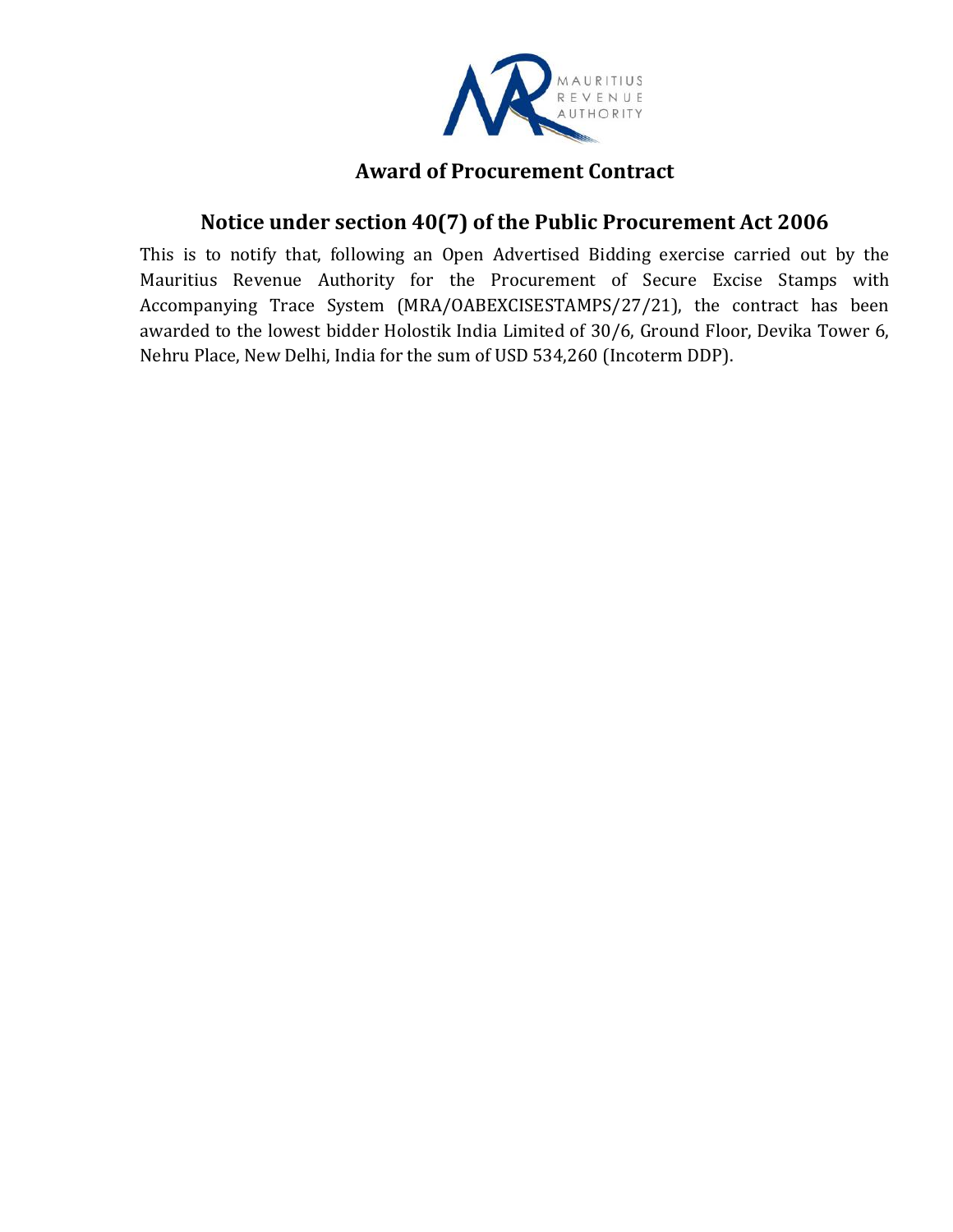

**MAURITIUS REVENUE AUTHORITY** 



Date: 09 August 2021

**The Group Director Holostik India Limited** 30/6, Ground Floor, Devika Tower 6 **Nehru Place New Delhi** India

Attn.: Mr. Shobhit Kumar Gupta

Dear Sir,

#### **LETTER OF ACCEPTANCE**

We refer to our 'Notification to Selected Bidder' letter dated 30 July 2021 in relation to the Procurement of Secure Excise Stamps with Accompanying Trace System (Bid Ref: MRA/OABEXCISESTAMPS/27/21).

 $2.$ This is to inform you that your bid dated 14 July 2021 for a total amount of US Dollars Five Hundred and Thirty Four Thousand Two Hundred and Sixty (USD 534,260) has been accepted, on a DDP basis as per the incoterms contained in the Bidding Documents, for excise stamps listed below:

| SN                                 | <b>Description</b> | <b>Type</b> | Quantity    | Rate<br><b>USD</b> | <b>Total Price</b><br><b>USD</b> |
|------------------------------------|--------------------|-------------|-------------|--------------------|----------------------------------|
|                                    | Tobacco            | Pre-cut     | 12,000,000  | 0.0035             | 42,000                           |
| $\overline{2}$                     | Tobacco            | Sheets      | 110,000,000 | 0.0032             | 352,000                          |
| 3                                  | Alcohol            | Roll        | 26,000,000  | 0.00365            | 94,900                           |
| 4                                  | Wine               | Rolls       | 16,000,000  | 0.00196            | 31,360                           |
| 5                                  | Beer               | Rolls       | 4,000,000   | 0.00350            | 14,000                           |
| <b>TOTAL FIXED BID PRICE (USD)</b> |                    |             |             |                    | 534,260                          |

The award is conditional upon you providing us, in pursuance to GCC 18.1 of the bidding 3. documents, with a Performance Security in the form of a Bank Guarantee in the amount of USD 53,426 representing 10% of the contract value by 08 September 2021. The expiry date on the Performance Guarantee shall be 20 November 2025.

 $4.$ You are informed that in the absence of a formal agreement, this letter of acceptance together with all the documents and conditions related to this bidding shall constitute a binding contract between the Mauritius Revenue Authority and Holostik India Limited.

Grateful if you may confirm, in writing, your acknowledgement of this letter of acceptance by 5. Wednesday 11 August 2021.

You may please wish to contact Mr O. Hurnam, Assistant Director - Finance and Administration 6. on 207-6002 Ext 2804 Mail: ootam.hurnam@mra.mu for any clarification/additional information.

Yours faithfully,

N. Bunwaree (Mrs.) **Director, Finance and Administration** 



Commitment beyond Revenue

**Finance and Administration Department** Ehram Court, Cnr Mgr. Gonin & Sir Virgil Naz Streets, Port-Louis, Mauritius T: +230 207 6000 • F: +230 207 6022 • H: +230 207 6010 • E: fin@mra.mu • W: www.mra.mu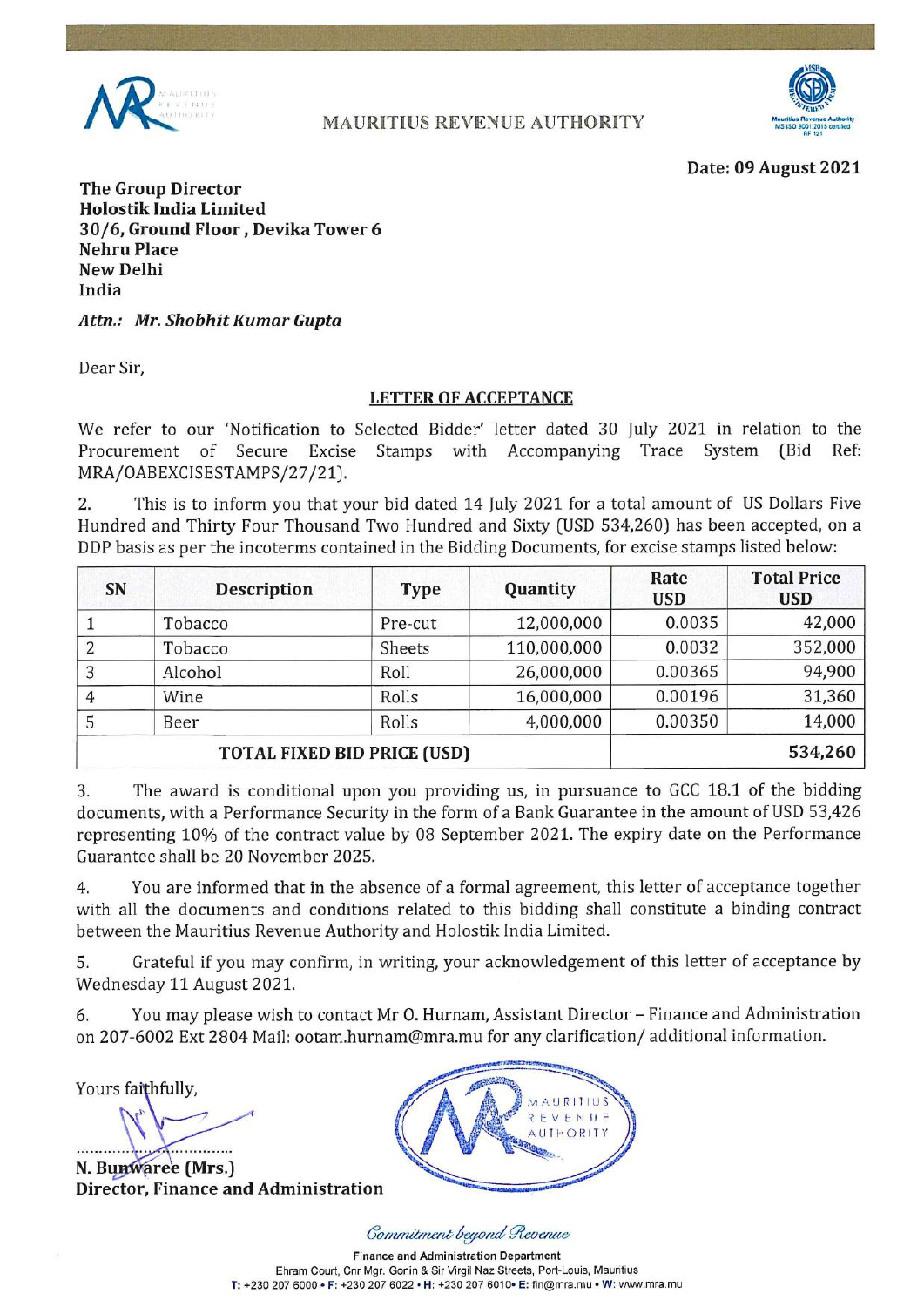#### **Bid Submission Form**

Date: 08 June 2021 Procurement Ref. No.: MRA/OABEXCISESTAMPS/27/21 Alternative No.: Not Applicable

To: **Director General Mauritius Revenue Authority Ehram Court Cnr. Mgr Gonin & Sir Virgil Naz Streets Port-Louis Mauritius** 

We, the undersigned, declare that:

- $(a)$ We have examined and have no reservations to the Bidding Documents, including Addenda No.: Not Applicable as no addenda is published. *[insert the number and issuing date of each* Addendum];
- (b) We offer to supply in conformity with the Bidding Documents and in accordance with the Delivery Schedules specified in the Schedule of Requirements the following Goods and Related Services: Secure Excise Stamps for Tobacco, Alcohol, Wine and beer with Accompanying Trace System [insert a brief description of the Goods and Related Services];
- $(c)$ Our bid shall be valid for the period of time specified in ITB Sub-Clause 20.1, from the date fixed for the bid submission deadline in accordance with ITB Sub-Clause 24.1, and it shall remain binding upon us and may be accepted at any time before the expiration of that period;
- $(d)$ If our bid is accepted, we undertake to obtain a Performance Security in accordance with ITB Clause 44 and GCC Clause 18 for the due performance of the Contract;
- $(e)$ We, including any subcontractors or suppliers for any part of the contract, have nationality from eligible countries India [insert the nationality of the Bidder, including that of all parties that comprise the Bidder, if the Bidder is a JV, and the nationality each subcontractor and supplier]
- We have no conflict of interest in accordance with ITB Sub-Clause 4.2;  $(f)$
- Our firm, its affiliates or subsidiaries-including any subcontractor or supplier for any part of  $(g)$ the contract-have not been declared ineligible by an international financing agency such as the World Bank, African Development Bank or any other international agency or under the Laws of Mauritius or official regulations in accordance with ITB Sub-Clause 4.3;
- The following commissions, gratuities, or fees have been paid or are to be paid with respect to  $(h)$ the bidding process or execution of the Contract: [insert complete name of each Recipient, its full address, the reason for which each commission or gratuity was paid is payable and the amount and currency of each such commission or gratuity]

For HOLOSTIK INDIA LIMITED

Problem **Authorised Signatory**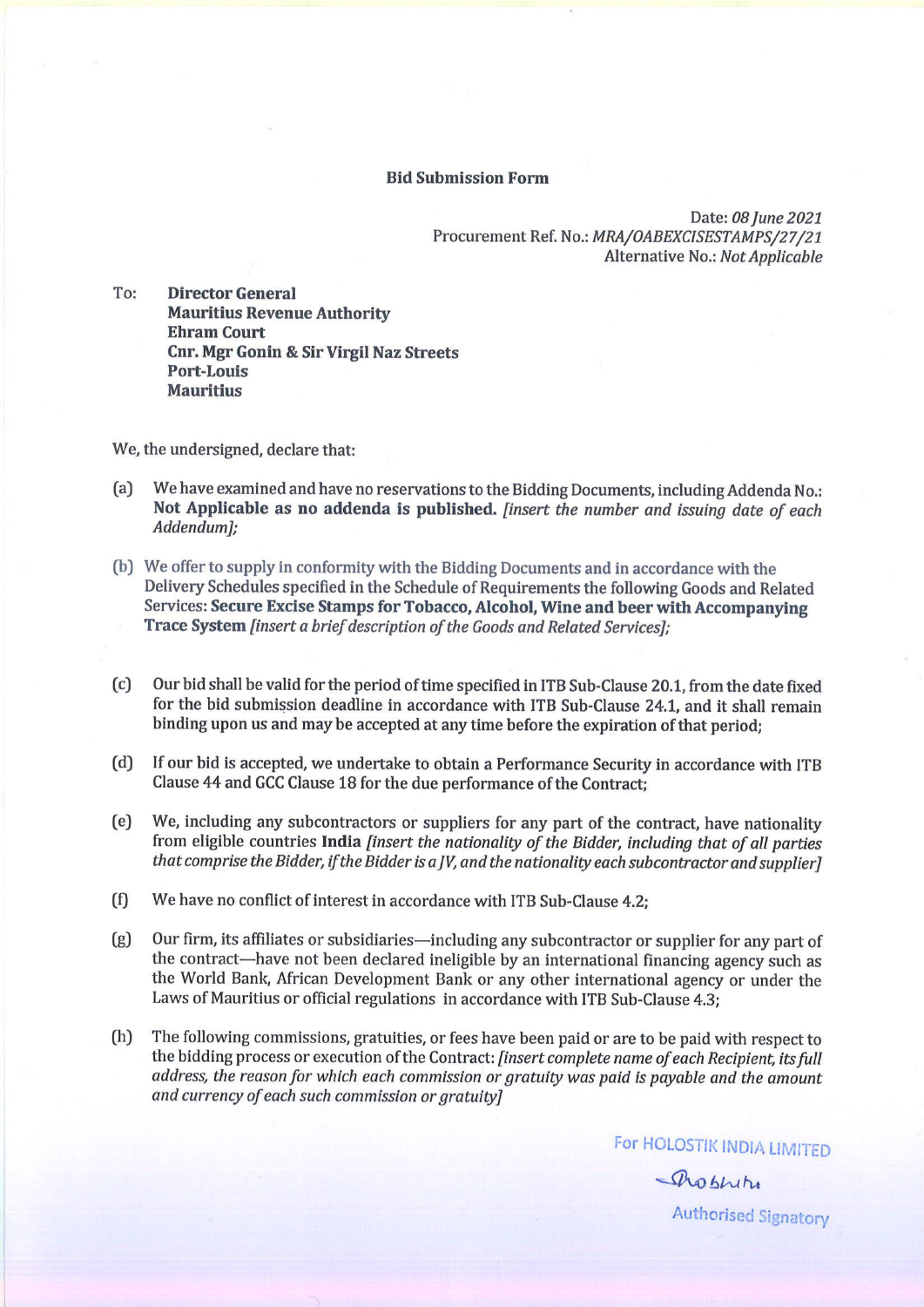| Name of Recipient | <b>Address</b> | Reason      | Amount      |
|-------------------|----------------|-------------|-------------|
| None              | None           | <b>None</b> | None        |
| None              | None           | None        | <b>None</b> |
| None              | None           | None        | None        |
| None              | None           | None        | None        |

(If none has been paid or is to be paid, indicate "none.")

- $(i)$ We have read and understood the content of the Bid Securing Declaration form and subscribe fully thereto. We further understand that this declaration shall be construed as a signed Bid Securing Declaration which could lead to disqualification on the grounds mentioned therein.
- $(1)$ We understand that this bid, together with your written acceptance thereof included in your notification of award, shall constitute a binding contract between us, until a formal contract is prepared and executed.
- (m) We understand that you are mot bound to accept the lowest evaluated bid or any other bid that you what you what grosniti

Signed: In the capacity of Group Director atory

Name: Shobhit Kumar Gupta

Duly authorized to sign the bid for and on behalf of: Holostik India Limited

Dated on 08 day of June, 2021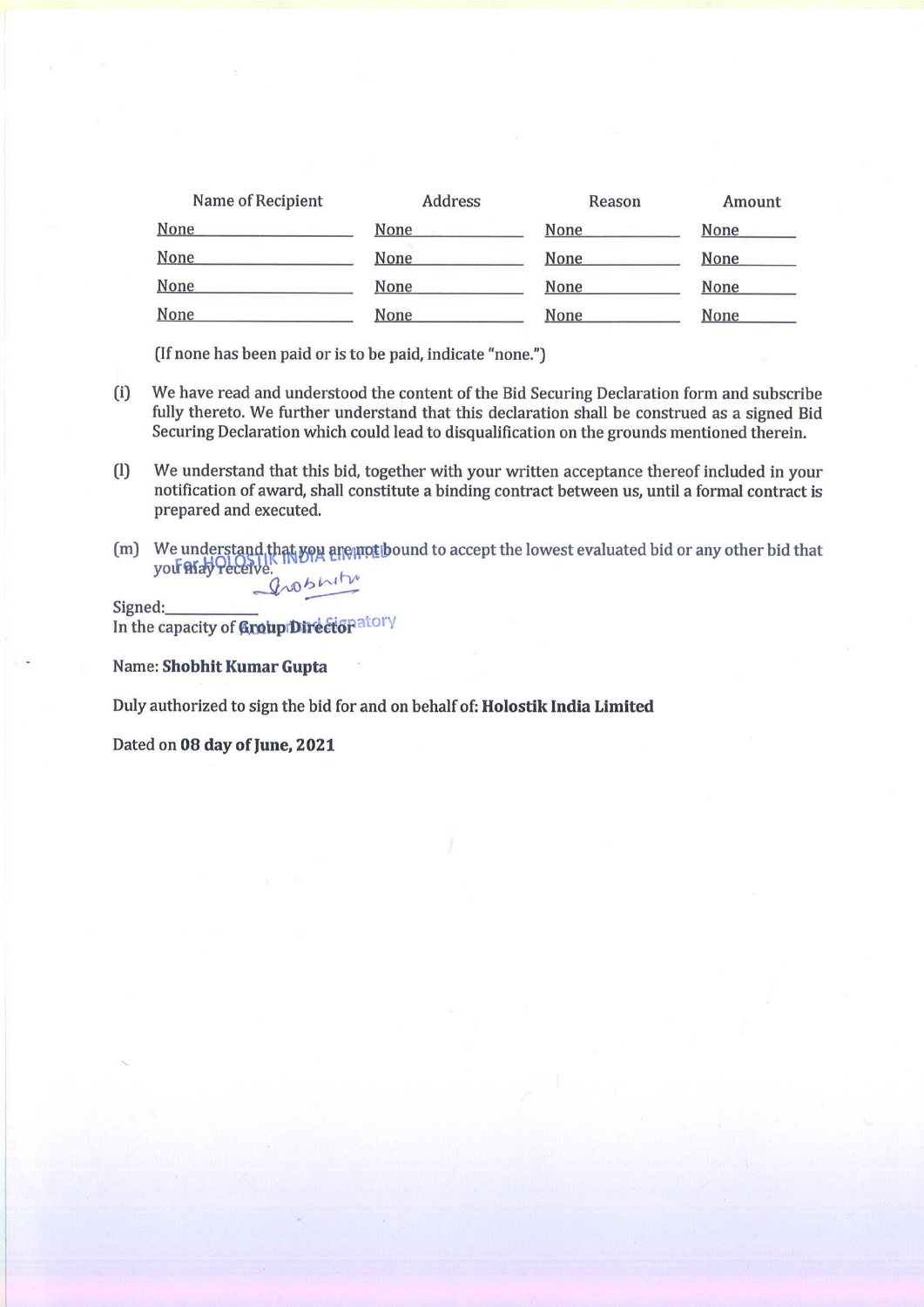

#### **MAURITIUS REVENUE AUTHORITY**



# **PROCUREMENT OF SECURE EXCISE STAMPS WITH ACCOMPANYING TRACE SYSTEM**

## **MRA/OABEXCISESTAMPS/27/21**

# **ADDENDUM No. 1**

# **Issued on 01 JULY 2021**

Please find hereunder queries raised by potential bidders and MRA responses:

| <b>SN</b> | <b>Queries</b>                                                                                                                                   | <b>Responses</b>                                         |
|-----------|--------------------------------------------------------------------------------------------------------------------------------------------------|----------------------------------------------------------|
| 1.        | Reference is being made to Section III Evaluation and Qualification Criteria Sub-section The invisible fibres have to be incorporated inside the |                                                          |
|           | $1:$ Tobacco (SN 2.14 - Paper Type)                                                                                                              | paper while the multi-color invisible dots have to be    |
|           |                                                                                                                                                  | printed. Both should be visible under UV light.          |
|           | Kindly clarify if only the multi-color invisible dots are to be printed while the Invisible                                                      |                                                          |
|           | fibers have to be incorporated inside the paper. Is this correct?                                                                                |                                                          |
| 2.        | Reference is being made to Section III Evaluation and Qualification Criteria Sub-                                                                |                                                          |
|           | section 1: Tobacco (SN 3.7 – Other Security Features)                                                                                            | The specifications as contained in the bidding documents |
|           |                                                                                                                                                  | are maintained.                                          |
|           | A request is being made to the MRA to kindly note that over printing with guilloche                                                              |                                                          |
|           | pattern will ruin the security features in the Hologram portion beyond recognition.                                                              |                                                          |
|           | Hence, we request you to kindly remove this clause.                                                                                              |                                                          |
| 3.        | Reference is being made to Section III Evaluation and Qualification Criteria Sub-                                                                | The specifications as contained in the bidding documents |
|           | section 1: Tobacco (SN 3.4)                                                                                                                      | are maintained.                                          |
|           | As the Offset printing and Flexo Printing technologies are equally good or better                                                                |                                                          |
|           | than screen printing, humble request is made to the MRA to kindly relax this                                                                     |                                                          |
|           | clause to the following                                                                                                                          |                                                          |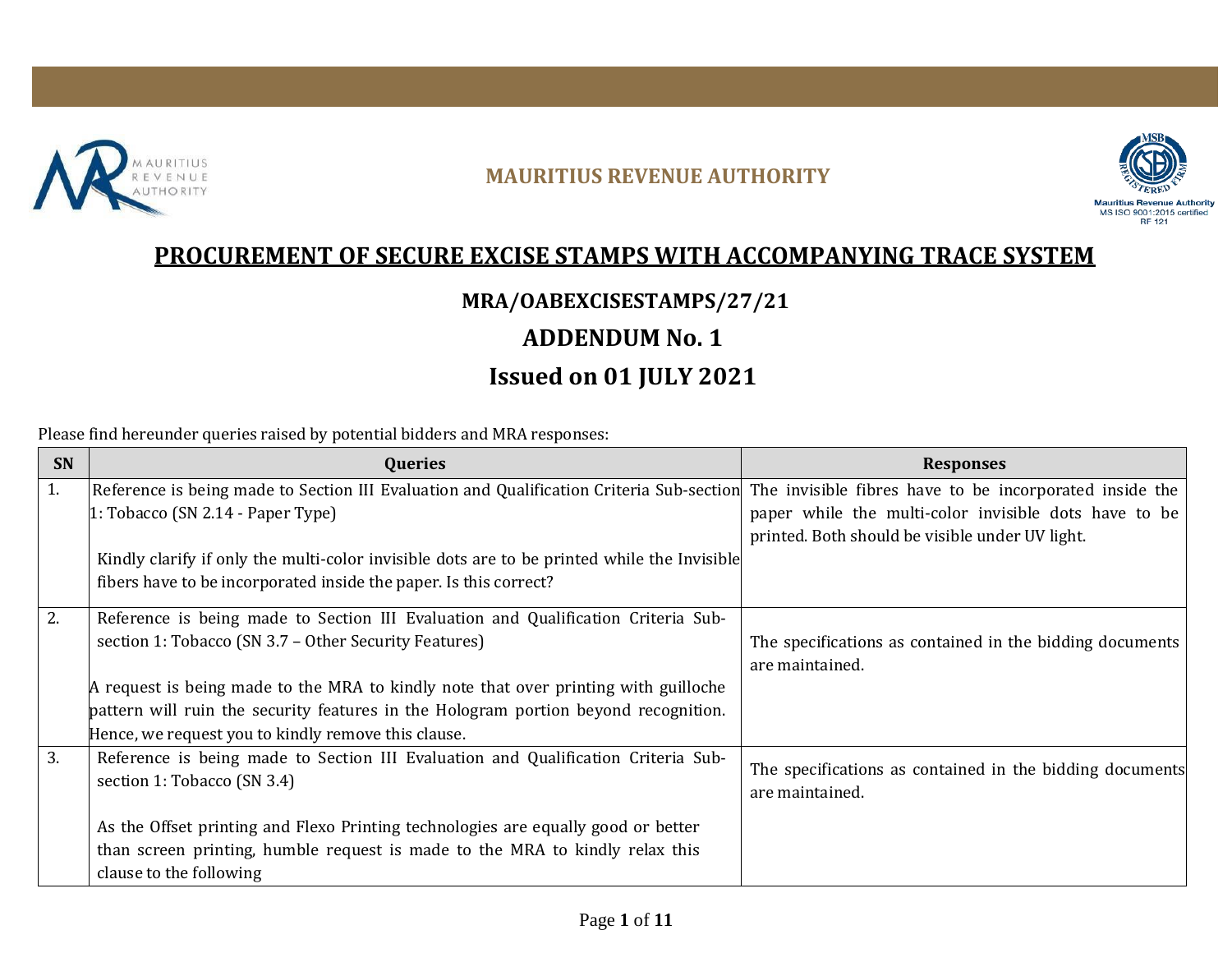| SN | <b>Queries</b>                                                                                                                                                                                                                                                                                                                                                                                                                                                                                                                                    | <b>Responses</b>                                                                                |
|----|---------------------------------------------------------------------------------------------------------------------------------------------------------------------------------------------------------------------------------------------------------------------------------------------------------------------------------------------------------------------------------------------------------------------------------------------------------------------------------------------------------------------------------------------------|-------------------------------------------------------------------------------------------------|
| 4. | Reference is being made to Section III Evaluation and Qualification Criteria Sub-section<br>2: Alcohol (SN 3)<br>We request the MRA to kindly let us know whether the requirement is correct or not as                                                                                                                                                                                                                                                                                                                                            | The specifications as contained in the bidding documents<br>are maintained                      |
|    | the tolerance of just 2% for caustic solution makes the stamps quite vulnerable to<br>damage.                                                                                                                                                                                                                                                                                                                                                                                                                                                     |                                                                                                 |
| 5. | Reference is being made to Section III Evaluation and Qualification Criteria Sub-section<br>3: Wine (SN 2.3 - Type of Material & SN 2.4 - Colour)                                                                                                                                                                                                                                                                                                                                                                                                 | Holographic features are required as per the requirements<br>under Item No. 2.3 & 2.4 for Wine. |
|    | Our understanding is that the mentioned polymer substrate is plain silver metalized<br>(without any holographic features). Is this correct?                                                                                                                                                                                                                                                                                                                                                                                                       |                                                                                                 |
| 6. | Reference is being made to Section III Evaluation and Qualification Criteria Sub-section<br>3: Wine (SN 3.1)                                                                                                                                                                                                                                                                                                                                                                                                                                      | The hologram strip is to be applied on the round Polymer<br>substrate.                          |
|    | Kindly clarify whether the hologram strip (of size 18 mmx 10mm) is to be applied on<br>the round Polymer substrate (20 mm diameter). We request the MRA to kindly note<br>that this is not feasible and hence, kindly remove the Hologram strip and put all the<br>holographic features as well as Taggant features on the Base metalized Hologram.                                                                                                                                                                                               |                                                                                                 |
| 7. | Reference is being made to Section III Evaluation and Qualification Criteria Sub-section<br>3: Wine (SN 3.1)                                                                                                                                                                                                                                                                                                                                                                                                                                      | The requirement is maintained.                                                                  |
|    | Please note that due to space constraint it will be difficult to accommodate other<br>features like ESP (Extra Small Print) and REMIC (Reverse Micro text), User defined<br>screen, Thermo chromic ink, UV readable identification of printer, numbering and<br>Guilloche pattern, invisible image visible with UV in a Polymer stamp of 20mm<br>diameter. Hence, we request you to kindly consider removing certain features (like<br>thermo chromic 'ink') which will not be compatible with the polyester substrate<br>regardless of the size. |                                                                                                 |
| 8. | Reference is being made to Section III Evaluation and Qualification Criteria Sub-section<br>3: Wine (SN 3.1)                                                                                                                                                                                                                                                                                                                                                                                                                                      | The specifications as contained in the bidding documents<br>are maintained.                     |
|    | A request is being made to the MRA to kindly note that Thermo chromic Ink is not<br>compatible on a polyester/hologram substrate.<br>Hence, we request the MRA to kindly replace thermo chromic ink with Covert Laser                                                                                                                                                                                                                                                                                                                             |                                                                                                 |
|    | Readable (CLR) image which is equally secure technology.                                                                                                                                                                                                                                                                                                                                                                                                                                                                                          |                                                                                                 |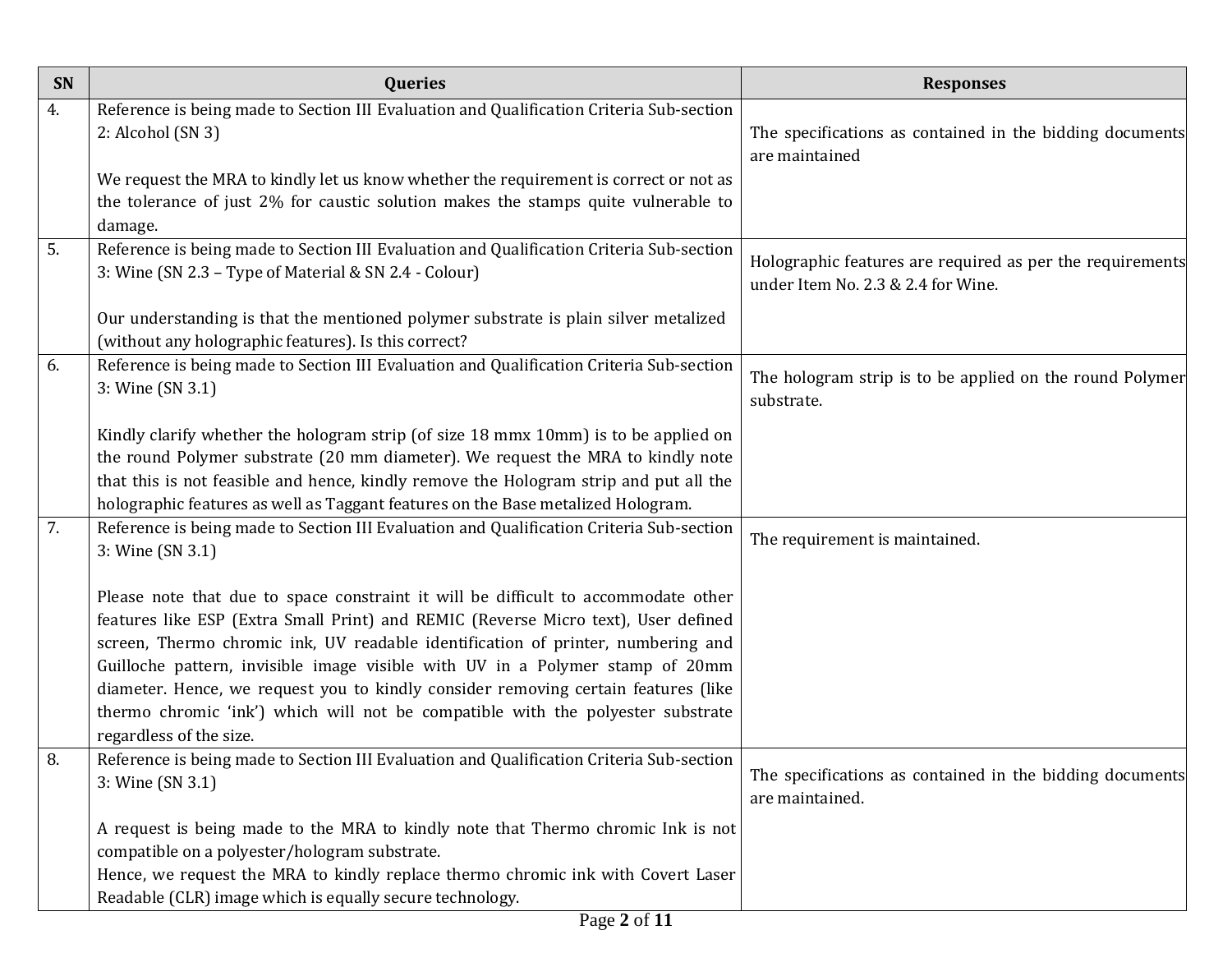| SN  | <b>Queries</b>                                                                                                                                                                                                  | <b>Responses</b>                                                                                                    |
|-----|-----------------------------------------------------------------------------------------------------------------------------------------------------------------------------------------------------------------|---------------------------------------------------------------------------------------------------------------------|
| 9.  | Reference is being made to Section III Evaluation and Qualification Criteria Sub-section<br>4: Beer (SN 2.3 - Type of Material & SN 2.4 - Colour)                                                               | Holographic features are required as per the requirements<br>under Item No. 2.3 & 2.4 for Beer.                     |
|     | Our understanding is that the mentioned polymer substrate is plain silver metalized<br>(without any holographic features). Is this correct?                                                                     |                                                                                                                     |
| 10. | Reference is being made to Section III Evaluation and Qualification Criteria<br>Sub-section 4: Beer (SN 2.1 - Size of Individual Excise Stamps)                                                                 | Bidders are kindly informed that the requirement for the<br>Hologram Strip for Beer has been corrected from 18 mm x |
|     | Kindly clarify: The size of the hologram strip (18 mmx 10mm) to be applied on<br>the Excise Stamps (Size 15 x 40 mm) as the hologram strip width and length<br>does not match the width or length of the stamp. | 10mm to 15 mm x 10 mm.                                                                                              |
| 11. | Reference is being made to Section III Evaluation and Qualification Criteria<br>Sub-section 4: Beer (SN 3.1)                                                                                                    | Please proceed in accordance with the specifications<br>contained in the bidding documents. Portrait placement for  |
|     | Kindly clarify: The orientation of this hologram strip.                                                                                                                                                         | alcohol and landscape for cigarette                                                                                 |
| 12. | Reference is being made to Section V Schedule of Requirements Sub-section 3.2 :<br>Pre-Cut Tobacco Stamps                                                                                                       | The Layout has been provided in the Bidding Documents at<br>Section V Item 3.1 - Tobacco Stamps in Sheet.           |
|     | Kindly confirm the Layout, as pre-cut stamps are usually in stack form instead of sheet<br>form.                                                                                                                |                                                                                                                     |
| 13. | What is the order quantity/ print run quantity for each supply cycle.                                                                                                                                           | There will be only one order and it will be for the whole<br>quantity.                                              |
| 14. | What is the Turn Around Time (TAT) for delivery of the initial order (first order) &<br>regular orders.                                                                                                         | Please refer to the List of Goods and Delivery Schedule<br>Section V: Schedule of Requirements.                     |
| 15. | Reference is being made to ITB 36.1 - Margin of Preference                                                                                                                                                      | No. Margin of Preference applies only to Small and                                                                  |
|     | Can an international bidder who wishes to print the Excise Stamps fully in his facility<br>outside Mauritius, form a JV with SME/ Local company based in Mauritius to benefit<br>from Margin of Preference?     | Medium Enterprises (SME) registered with the SME<br>Mauritius Ltd and local companies.                              |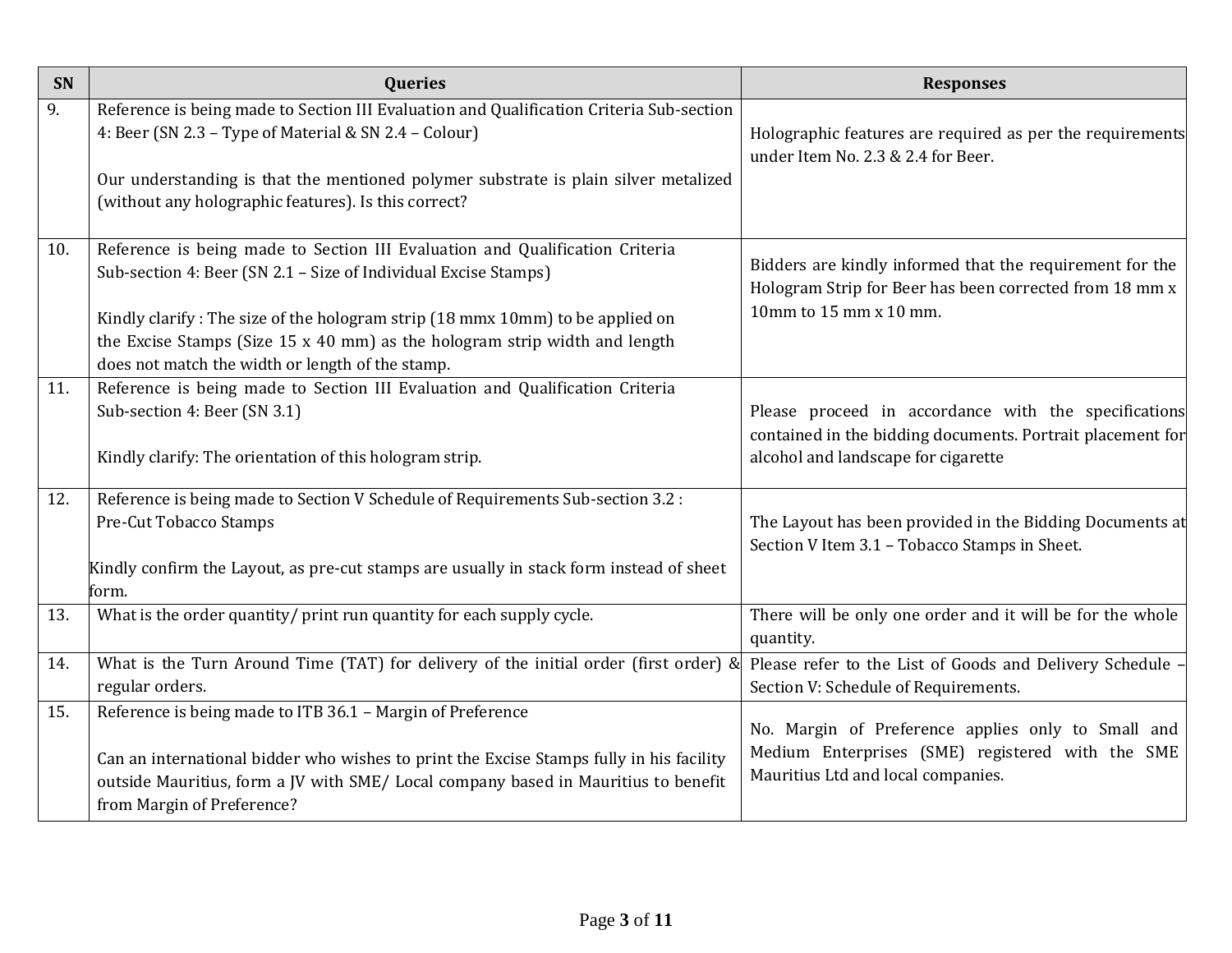| SN  | <b>Queries</b>                                                                                                                                                                                                                                                                                                                                     | <b>Responses</b>                                                                                                      |
|-----|----------------------------------------------------------------------------------------------------------------------------------------------------------------------------------------------------------------------------------------------------------------------------------------------------------------------------------------------------|-----------------------------------------------------------------------------------------------------------------------|
| 16. | Reference is being made to ITB 36.1 - Margin of Preference<br>Is it necessary that the SME/ Local companies should manufacture the Excise Stamps<br>mentioned in the RFP to benefit from Margin of Preference? If yes, what percentage of<br>the manufacturing should be done by the SME/ Local companies to benefit from<br>Margin of Preference? | Please refer to Section III: Evaluation and Qualification<br>Criteria Note 5 - Margin of Preference (ITB 36.1)        |
| 17. | Reference is being made to Section III Evaluation and Qualification Criteria Sub-section<br>1: Tobacco (SN 4 - Serial Numbers)<br>Kindly clarify the length of the unique number.                                                                                                                                                                  | The unique number should be alphanumeric of 10<br>characters. This will be discussed further on award                 |
| 18  | Reference is being made to Section III Evaluation and Qualification Criteria Sub-<br>section 1: Tobacco (SN 4 - Serial Numbers)<br>Kindly provide the length of algorithm code.                                                                                                                                                                    | The algorithm code will have to be generated by the<br>Supplier and the formula submitted to the MRA.                 |
| 19. | Reference is being made to Section III Evaluation and Qualification Criteria Sub-<br>section 1: Tobacco (SN 4 - Serial Numbers)<br>As per understanding, the unique number will use serial numbering. Is this correct?                                                                                                                             | The unique number shall use serial numbering                                                                          |
| 20. | Reference is being made to Section III Evaluation and Qualification Criteria Sub-<br>section 1: Tobacco (SN 6.2 - Trace System)<br>Kindly clarify the hierarchy of operations which needs to be captured by the software<br>(required flow of the software).                                                                                       | The hierarchy of operation should be in compliance with<br>the requirements as detailed out in the Bidding Documents. |
| 21. | Reference is being made to Section III Evaluation and Qualification Criteria Sub-section<br>1: Tobacco (SN 6.2 - Trace System)<br>Does the system needs to track the entire life cycle of the tax stamp or is it only till<br>production (application of the label on the products).                                                               | The system need to track the entire life cycle of the tax<br>stamp.                                                   |
| 22. | As per understanding, is that the box/ pallet/ carton labels need not be mapped to the<br>labels on the units inside them. We request the MRA to kindly let us know whether this<br>is true or not.                                                                                                                                                | The master box and the inner boxes should indicate the<br>serial numbers therein.                                     |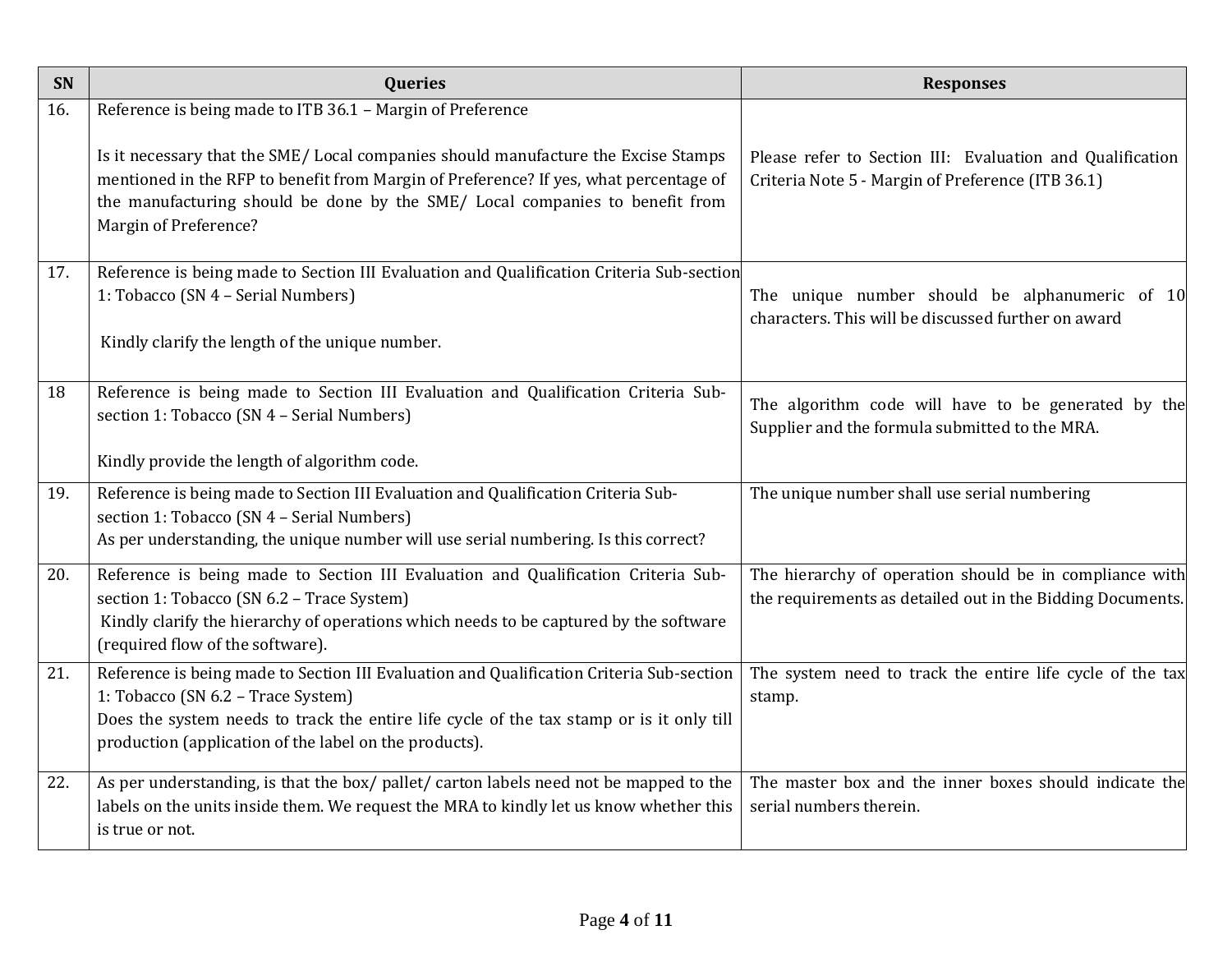| SN  | Queries                                                                                       | <b>Responses</b>                                             |
|-----|-----------------------------------------------------------------------------------------------|--------------------------------------------------------------|
| 23. | Kindly confirm the following:                                                                 |                                                              |
|     | Should the printing of Excise Stamps happen in Mauritius?<br>i.                               | The printing of Excise Stamps is not restricted to Mauritius |
|     | If yes, can partial printing (like variable data printing, numbering etc.) happen<br>ii.      | only.                                                        |
|     | in Mauritius & the base printing happen in the printer's location outside Mauritius?          |                                                              |
|     | If the printing of Excise Stamps (full/ partial) have to be done in Mauritius, will<br>iii.   | MRA will not be providing any space or required              |
|     | MRA be providing the space & all the required infrastructure for the printing?                | infrastructure for the printing.                             |
| 24. | Kindly clarify if whether transport level transactions must be considered for tracking.       | Transport Level transactions shall not be considered for     |
|     |                                                                                               | tracking.                                                    |
| 25. | Bidders shall have an annual turnover of at least MUR 20 Million for local bidders or         | There is no clause for consortium in the bidding document.   |
|     | USD 5M for international bidders over each of the last three (3) years                        | JV is acceptable and criteria for evaluation has been        |
|     | In case of consortium, kindly confirm whether it is necessary that all the members of         | provided.                                                    |
|     | the consortium should satisfy this criterion or just one among the consortium                 |                                                              |
|     | members?                                                                                      |                                                              |
| 26. | Reference is being made to Section III Evaluation and Qualification Criteria ITB 12.1 (h) Yes |                                                              |
|     | (i)                                                                                           |                                                              |
|     |                                                                                               |                                                              |
|     | Our understanding of the clause is that the bidder should have successfully supplied and      |                                                              |
|     | delivered secure excise stamps or stamps with similar security features, installed and        |                                                              |
|     | commissioned its accompanying tracing system to                                               |                                                              |
|     |                                                                                               |                                                              |
|     | at least three (3) sites in any one country or                                                |                                                              |
|     |                                                                                               |                                                              |
|     | three (3) sites irrespective of the number of countries.                                      |                                                              |
|     | Kindly confirm. Yes/No?                                                                       |                                                              |
|     |                                                                                               |                                                              |
|     | If no, kindly clarify.                                                                        |                                                              |
| 27. | Reference is being made to the deadline for the submission of bids is:                        | MRA has already taken on board the current industrial &      |
|     | Date: WEDNESDAY 14 JULY 2021                                                                  | business restrictions due to lockdown because of COVID-19    |
|     | Time: 14.00 hours (local time)                                                                | in many countries. The bidding documents were released       |
|     |                                                                                               | on 02 June 2021. The closing date is 14 July 2021. We have   |
|     | Considering the current industrial & business restrictions due to lockdown because of         | given more than ample time to bidders to respond to this     |
|     | $COVID-19$ in many countries and the vast scope of the project, we humbly request the         | tender exercise. Unfortunately, an extension will not be     |
|     | MRA to kindly extend the bid submission date by at least 45 days, to ensure a highly          | sustainable for the MRA.                                     |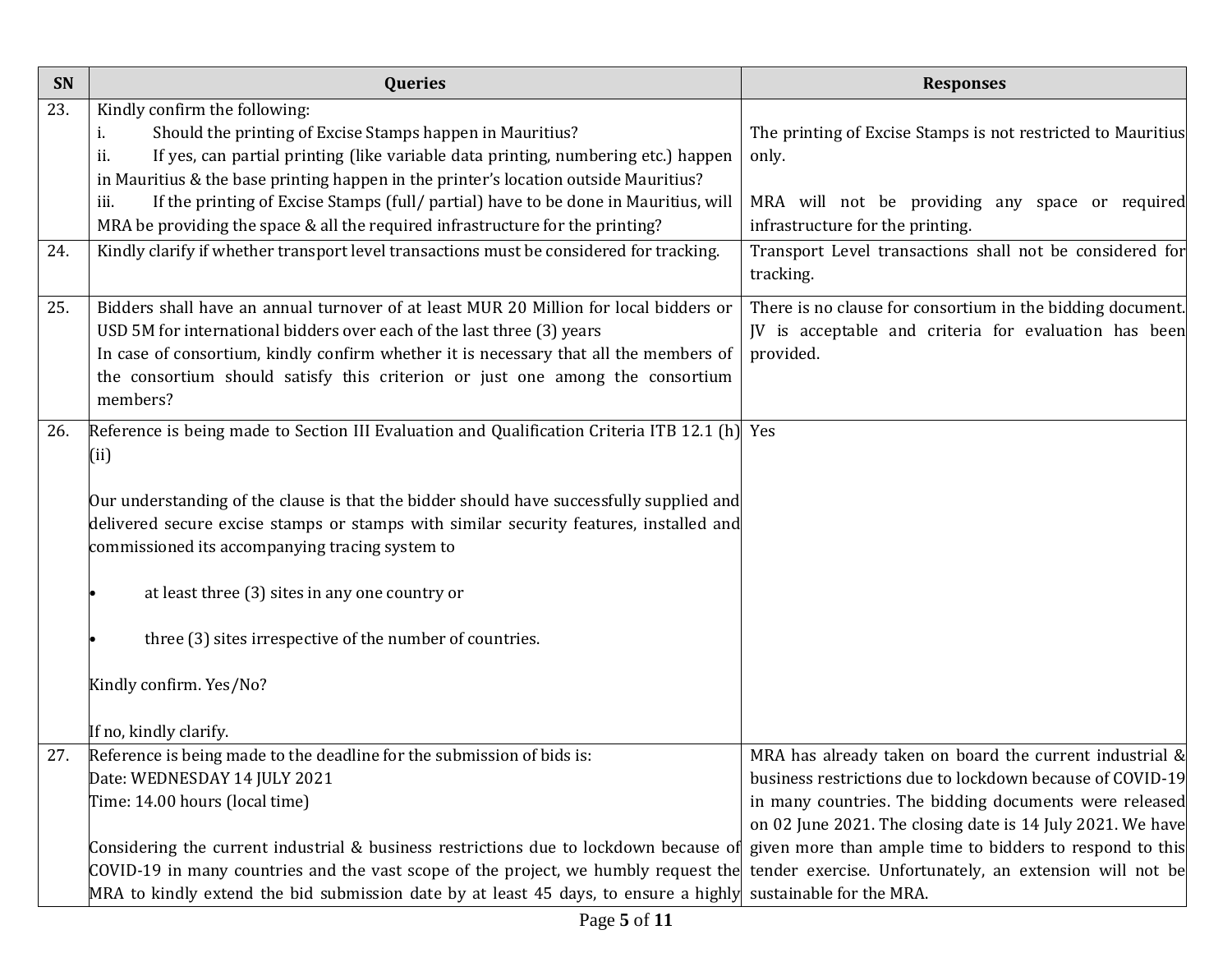| SN  | Queries                                                                                                                                                                                                                                                                                                                                                                                  | <b>Responses</b>                                                                                                                      |
|-----|------------------------------------------------------------------------------------------------------------------------------------------------------------------------------------------------------------------------------------------------------------------------------------------------------------------------------------------------------------------------------------------|---------------------------------------------------------------------------------------------------------------------------------------|
|     | competitive bid process by both regional & international bidders.                                                                                                                                                                                                                                                                                                                        |                                                                                                                                       |
| 28. | Reference is being made to Section II Bidding Data Sheet (BDS)ITB 15.6 (b) (i), (ii)                                                                                                                                                                                                                                                                                                     |                                                                                                                                       |
|     | 1) Kindly share minimum order quantity per dispatch per location                                                                                                                                                                                                                                                                                                                         | 1) Minimum order will be half the quantity specified in the<br>bidding documents.                                                     |
|     | [2] Please share the complete delivery address for calculating the DDP price. Please share<br>all delivery location details.                                                                                                                                                                                                                                                             | 2) Delivery address is<br><b>Custom House</b><br>Mer Rouge<br>Port-Louis<br>Mauritius                                                 |
| 29. | Reference is being made to Section II Bidding Data Sheet (BDS) ITB 12.1 (h)                                                                                                                                                                                                                                                                                                              |                                                                                                                                       |
|     | As per our understanding vendor need to set up One track and trace system at 1)<br> 1)<br>one location in Mauritius for all types of excise stamps Kindly confirm whether this is<br>correct or not.<br>If vendor needs to setup in multiple location kindly share number of 2)<br>$\left 2\right)$<br>location/numbers of track and trace system required for all types of excise stamp | The system will be located at Custom House Mer<br>Rouge Port-Louis Mauritius. The application will be web<br>based.<br>Not applicable |
|     | Kindly confirm all infrastructure facilities that the MRA will provide for setting $up(3)$<br> 3)<br>the track and trace system.                                                                                                                                                                                                                                                         | All equipment will have to be provided. All necessary<br>access and support will be provided by the MRA.                              |
| 30. | Reference is being made to Section II Bidding Data Sheet (BDS) ITB 12.1 (h)<br>As per above ITB, it is understood that bidders are not allowed to quote separate prices<br>for one or more lots and hence multiple contracts are not allowed.<br>Kindly confirm if Yes or No?<br>If No, kindly clarify.                                                                                  | Yes                                                                                                                                   |
| 31. | Please provide a format of Joint Venture Partner Template.                                                                                                                                                                                                                                                                                                                               | Please refer to the enclosed Annex A                                                                                                  |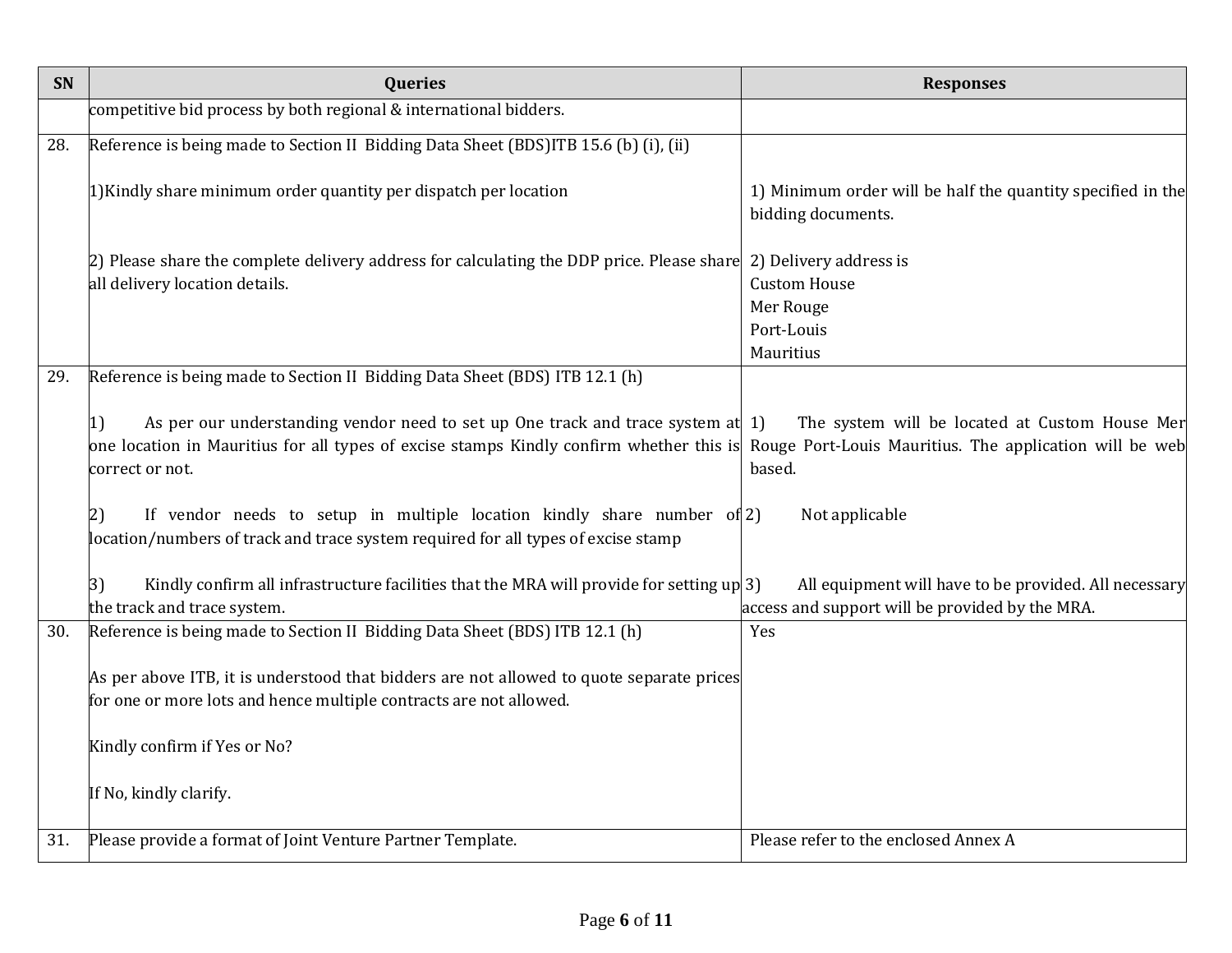| SN  | <b>Queries</b>                                                                                                                                                                                              | <b>Responses</b>                                                                                                                                               |
|-----|-------------------------------------------------------------------------------------------------------------------------------------------------------------------------------------------------------------|----------------------------------------------------------------------------------------------------------------------------------------------------------------|
| 32. | Reference is being made to Section VII Special Conditions of Contract GCC16.1<br>Method of Payment                                                                                                          | Payment will be made in the currency of the bid.                                                                                                               |
|     | Kindly advise if payment to overseas supplier will be made in USD or any other foreign<br>currency or in local currency.                                                                                    |                                                                                                                                                                |
| 33. | Reference is being made to Section II. Bidding Data Sheet (BDS) - ITB 12.1 (h) (viii)                                                                                                                       | Warranty Period is maintained for four years.                                                                                                                  |
|     | The standard warranty issued by companies nowadays is for one or two years at the<br>maximum. Hence, we request the MRA to kindly consider reducing the warranty period<br>to be quoted as 2 years maximum. |                                                                                                                                                                |
| 34. | Reference is being made to Bid Securing Declaration (BSD)                                                                                                                                                   | Please note that no bid security is required. The only thing<br>that is fundamental to ensure is that the Bid Submission                                       |
|     | Is it required to have this document duly endorsed with Bank's seal and authorized<br>signature(s)?                                                                                                         | Form (BSF) is properly filled in and duly signed. A BSF that<br>is not signed will make the proposal non-eligible entailing<br>outright elimination.           |
|     |                                                                                                                                                                                                             | The BSF contains a paragraph related to the bid securing<br>declaration. By signing the BSF you subscribe to the<br>conditions of the bid securing declaration |
| 35. | Reference is being made to Technical Compliance                                                                                                                                                             | Please provide YES if you Comply or NO if you do not<br>Comply                                                                                                 |
|     | Kindly confirm if only a YES/No is sufficient for compliance to the technical requirements<br>or do we need to attach supporting documents as well?                                                         |                                                                                                                                                                |
| 36. | What are the tax rates that need to be accounted for? For example, what is the import There is no Customs Duty or Import Duty on Excise labels.                                                             |                                                                                                                                                                |
|     | duty on stamps? Are there any other taxes that need to be accounted for in the costing -<br>for example, VAT, GST, etc.?                                                                                    | Only VAT at 15% is applicable.                                                                                                                                 |
| 37. | Reference is made to the ITB $5.1(b)$ (ii), it states that a JV will nominate a Representative.                                                                                                             | No. The representative need not be a formal member of the                                                                                                      |
|     | Does the Representative have to be a formal member of the JV or can the Representative                                                                                                                      | JV. The representative may simply be appointed by the JV<br>to coordinate all transactional aspects of the bid but shall                                       |
|     | simply be appointed by the JV to coordinate all transactional aspects of the bid?                                                                                                                           | have the authority to conduct all businesses for and on                                                                                                        |
|     |                                                                                                                                                                                                             | behalf of any and all the parties of the JV during the bidding                                                                                                 |
|     |                                                                                                                                                                                                             | process and, in the event the JV is awarded the Contract,                                                                                                      |
|     |                                                                                                                                                                                                             | during contract execution. Please also refer to the Joint                                                                                                      |
|     |                                                                                                                                                                                                             | Venture Partner Information Form contained in the bidding                                                                                                      |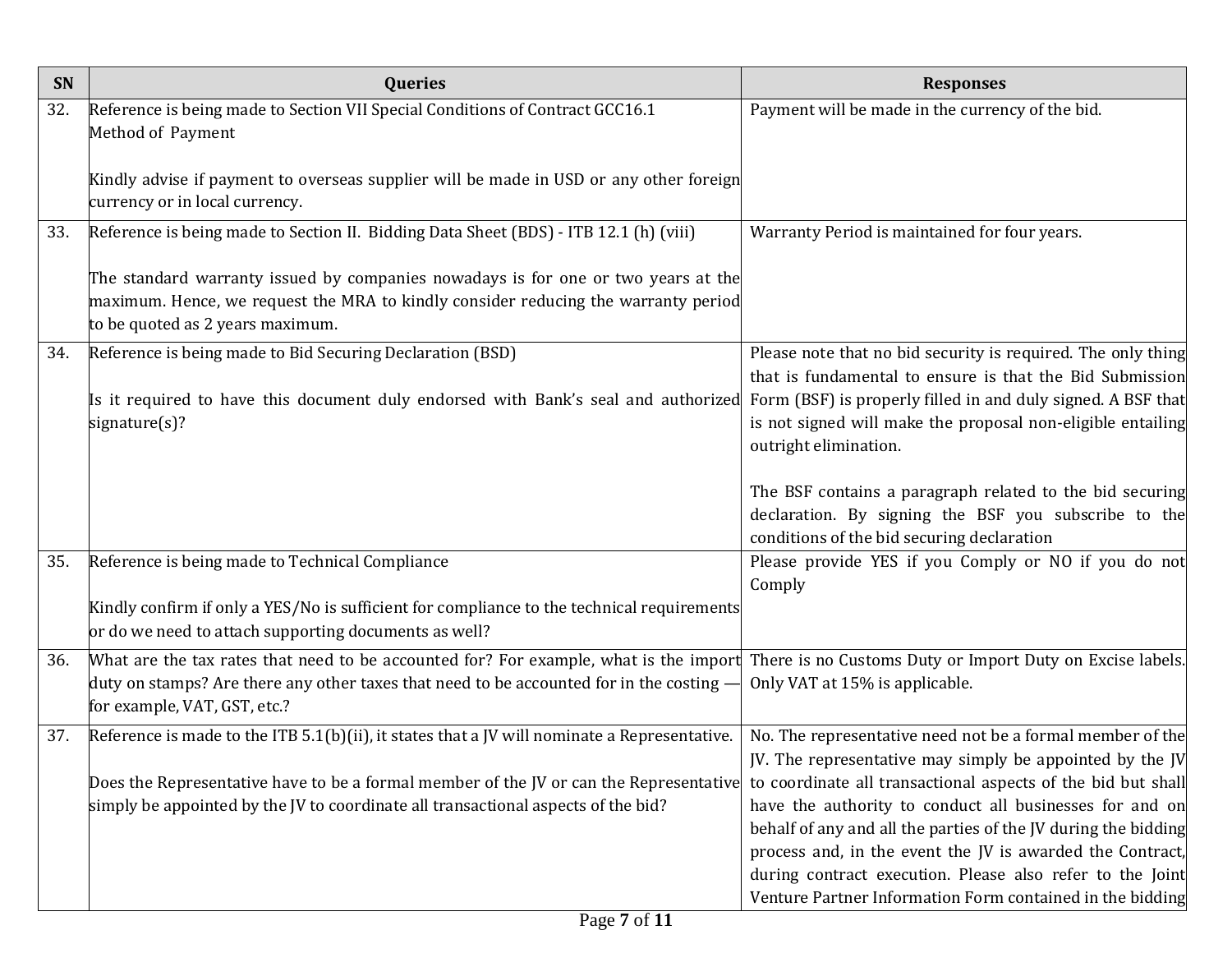| <b>SN</b> | Queries                                                                                                                                                                                                                                                                                                                                                                                                                                   | <b>Responses</b>                                                                                                                                                                                                                                                            |
|-----------|-------------------------------------------------------------------------------------------------------------------------------------------------------------------------------------------------------------------------------------------------------------------------------------------------------------------------------------------------------------------------------------------------------------------------------------------|-----------------------------------------------------------------------------------------------------------------------------------------------------------------------------------------------------------------------------------------------------------------------------|
|           |                                                                                                                                                                                                                                                                                                                                                                                                                                           | document that you will have to fill in properly and submit<br>with your proposal.                                                                                                                                                                                           |
| 38.       | If two companies in the JV have a combined income of $\geq$ 55 million, as verified through<br>audited filings, but other members of the JV do not have audited filings, can they still be<br>part of the JV? In other words, the minimum financial requirement is met by the whole<br>group, however, one of the companies being an SME is not required to have audited<br>reports. Is this composition of the JV acceptable to the MRA? | Please refer to ITB 12.1 - Eligibility and Qualifications<br>criteria applicable for JV's. Companies, that in accordance<br>with law are not required to be audited, will have to submit<br>their returns as filed with the Registrar of Companies.                         |
| 39.       | Kindly clarify if the rate of VAT needs to be incorporated in the total cost or appear as a<br>separate line item in the budget?                                                                                                                                                                                                                                                                                                          | The 15% VAT payable on import should be added to the<br>total cost. As specified in the bidding documents, the<br>incoterm is DDP. The 15% VAT on imports is computed on<br>the value for duty purposes.                                                                    |
| 40.       | Will the VAT then be deducted when payment is made to us (assuming we are winning<br>bidder, of course)?                                                                                                                                                                                                                                                                                                                                  | No deduction will be made. Payment will be equivalent to<br>the all-inclusive sum quoted by bidders or part thereof.                                                                                                                                                        |
| 41.       | Warranty Period/After Sales Service support is 4 years and the Contract duration is 2<br>years - Why this is not same? Post contract software is linked to the delivered encoded<br>tax stamps.                                                                                                                                                                                                                                           | The products on which the labels are affixed are likely to<br>stay on the shelves for four years.                                                                                                                                                                           |
| 42.       | Bid Securing Declaration - Requested for Bank's Seal which will be usually bidder's<br>authorized Signatory. Does MRA require Banks seal on top of Bidders signature?                                                                                                                                                                                                                                                                     | No. Bank seal is not required. By signing the Bid<br>Submission Form (BSF), bidders also subscribe to the<br>terms and conditions of the Bid Securing Declaration. It is<br>fundamental that the BSF is signed by an authorised<br>signatory.                               |
| 43.       | Checklist – Point 4 – General Compliance – What does this general compliance comprise<br>of?                                                                                                                                                                                                                                                                                                                                              | General compliance means that bidders should ensure that<br>they fully comply with the requirements of the bidding<br>documents. The MRA will not be responsible for any acts,<br>omissions or wrong interpretation of the contents of the<br>bidding documents by bidders. |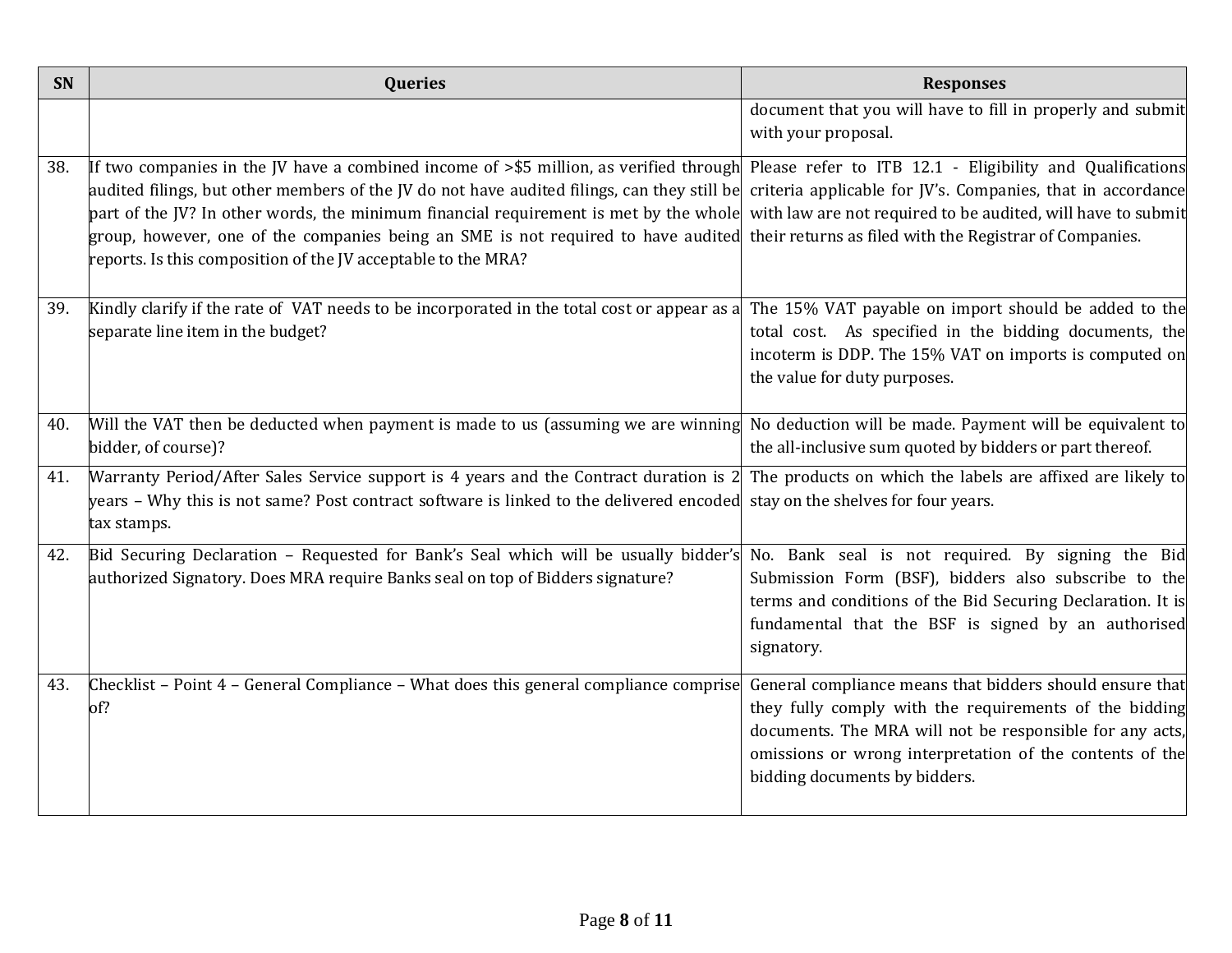| SN  | <b>Queries</b>                                                                       | <b>Responses</b>                                                              |
|-----|--------------------------------------------------------------------------------------|-------------------------------------------------------------------------------|
| 44. | Document Comprising bid and Checklist – Which one need to be followed? Documents     | Checklist is provided as guidance. MRA cannot provide a                       |
|     | like POA mentioned in documents comprising bid is missing in the checklist.          | checklist for each and every item to be submitted by                          |
|     |                                                                                      | bidders. Bidders can submit a copy of the POA or copy of                      |
|     |                                                                                      | the board resolution to support the authority of the<br>signatory of the bid. |
| 45. | Budget of the tender is not mentioned in the document. What is the planned budget of | This is not provided. Bidders will have to price in                           |
|     | the tender?                                                                          | accordance with the specifications, terms and conditions of                   |
|     |                                                                                      | the bidding documents.                                                        |
| 46. | Submission Mode: Can it be online submission considering the current COVID situation | No. MRA has already taken into consideration the current                      |
|     | and subsequent lockdowns?                                                            | situation worldwide and has accordingly given more than                       |
|     |                                                                                      | ample time to bidders to respond to this tender exercise.                     |
|     |                                                                                      | MRA will also, as from date, not entertain any further                        |
|     |                                                                                      | request for clarification. Please refer to ITB clause 8.1 of the              |
|     |                                                                                      | <b>Bid Data Sheet.</b>                                                        |

The closing date and time for submission of bids is maintained for **Wednesday 14 July 2021 not later than 1400 hours (Local Time)**.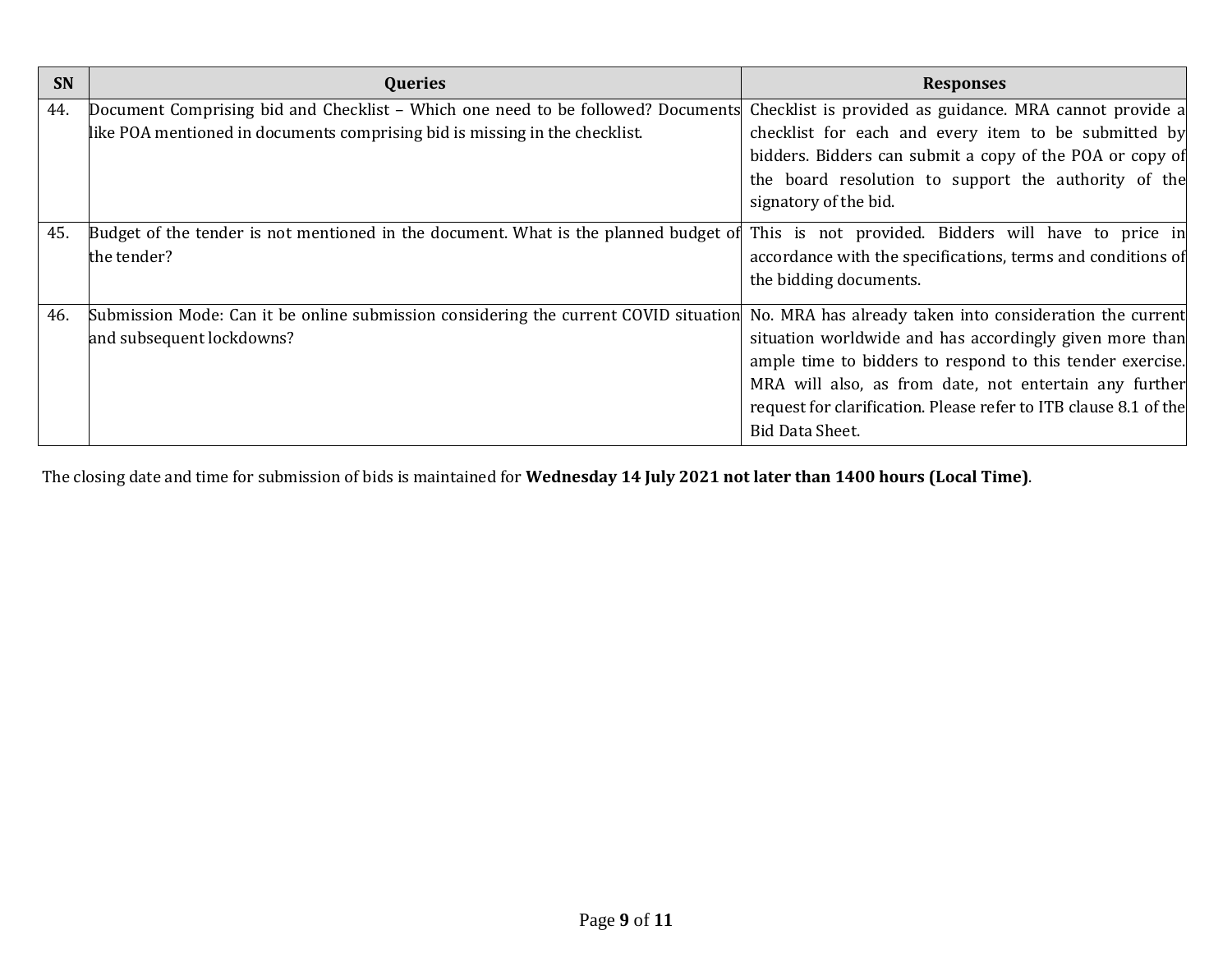### **ANNEX A Joint Venture Information Form**

| IV's<br>Party<br>Legal<br>Nam<br>e | <b>JV's Party</b><br>Country of<br>Registratio<br>$\mathbf n$ | <b>IV's Party</b><br>Year of<br>Registratio<br>$\mathbf n$ | <b>JV's Party</b><br>Legal<br>Address in<br>Country of<br>Registration | <b>IV's Party</b><br>Authorized<br>Representativ<br>e Name | <b>JV's Party</b><br>Authorized<br>Representativ<br>e Address | JV's party<br>Authorized<br>Representativ<br>e<br>Telephone/Fa<br>X | <b>IV's Party</b><br>Authorized<br>Representativ<br>e Email<br>Address | Attach<br>Supporting<br>Documents in<br>accordance to<br>the<br>constitution of<br>the bidding<br>entry |
|------------------------------------|---------------------------------------------------------------|------------------------------------------------------------|------------------------------------------------------------------------|------------------------------------------------------------|---------------------------------------------------------------|---------------------------------------------------------------------|------------------------------------------------------------------------|---------------------------------------------------------------------------------------------------------|
|                                    |                                                               |                                                            |                                                                        |                                                            |                                                               |                                                                     |                                                                        |                                                                                                         |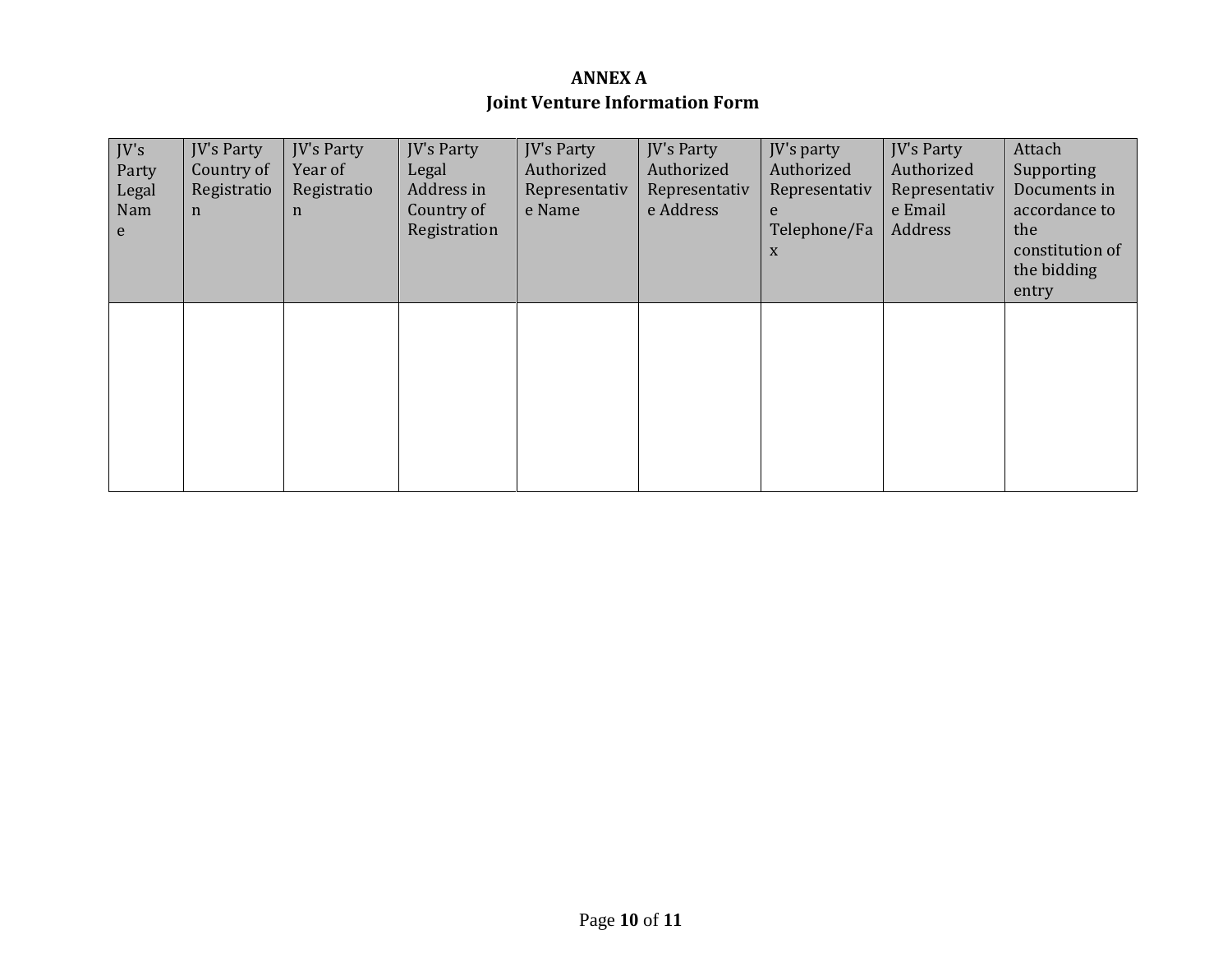#### Section VII. Special Conditions of Contract

The following Special Conditions of Contract (SCC) shall supplement and / or amend the General Conditions of Contract (GCC). Whenever there is a conflict, the provisions herein shall prevail over those in the GCC.

| GCC 1.1(h)      | The Purchaser is: Mauritius Revenue Authority                                                                                                                                                                                                                |
|-----------------|--------------------------------------------------------------------------------------------------------------------------------------------------------------------------------------------------------------------------------------------------------------|
| GCC 1.1(m)      | The Project Site(s)/Final Destination(s) is:                                                                                                                                                                                                                 |
|                 | <b>For Delivery:</b>                                                                                                                                                                                                                                         |
|                 | <b>Custom House</b>                                                                                                                                                                                                                                          |
|                 | <b>Mer Rouge</b>                                                                                                                                                                                                                                             |
|                 | <b>Port-Louis</b>                                                                                                                                                                                                                                            |
|                 | <b>Mauritius</b>                                                                                                                                                                                                                                             |
| GCC 4.2(a)      | The meaning of the trade terms shall be as prescribed by Incoterms.                                                                                                                                                                                          |
| GCC 4.2(b)      | The version edition of Incoterms shall be Incoterms 2010                                                                                                                                                                                                     |
| <b>GCC 8.1</b>  | For notices, the Purchaser's address shall be:                                                                                                                                                                                                               |
|                 | The Assistant Director, Procurement                                                                                                                                                                                                                          |
|                 | <b>Finance &amp; Administration Department</b>                                                                                                                                                                                                               |
|                 | <b>Mauritius Revenue Authority</b>                                                                                                                                                                                                                           |
|                 | Level 8, Ehram Court                                                                                                                                                                                                                                         |
|                 | <b>Cnr. Mgr Gonin &amp; Sir Virgil Naz Streets</b>                                                                                                                                                                                                           |
|                 | <b>Port-Louis</b>                                                                                                                                                                                                                                            |
|                 | <b>Country: Mauritius</b>                                                                                                                                                                                                                                    |
|                 | Telephone: (+230) 207 6000                                                                                                                                                                                                                                   |
|                 | Facsimile number: (+230) 207 6022                                                                                                                                                                                                                            |
|                 | Electronic mail address: ootam.hurnam@mra.mu                                                                                                                                                                                                                 |
|                 | /fin@mra.mu/procurement@mra.mu.                                                                                                                                                                                                                              |
| <b>GCC 10.2</b> | The rules of procedure for arbitration proceedings pursuant to GCC Clause                                                                                                                                                                                    |
|                 | 10.2 shall be as follows:                                                                                                                                                                                                                                    |
|                 | (a) Contract with foreign Supplier:                                                                                                                                                                                                                          |
|                 | GCC 10.2 (a)—Any dispute, controversy or claim arising out of<br>or relating to this Contract, or breach, termination or invalidity<br>thereof, shall be settled by arbitration in accordance with the<br>UNCITRAL Arbitration Rules as at present in force. |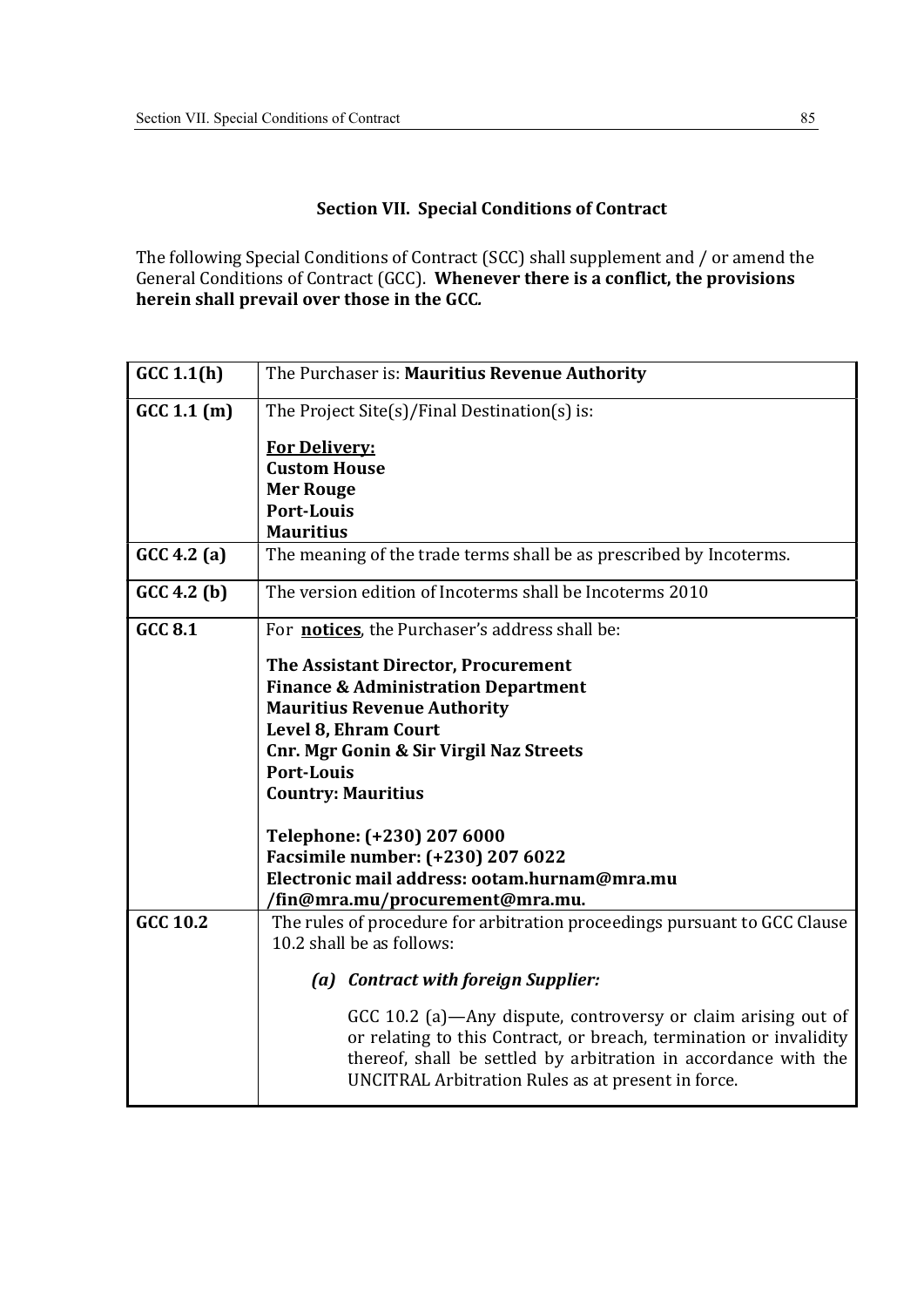|          |                    | (b) Contracts with Supplier national of Mauritius:                                                                                                                                                                                                                                                                                                                                                                                                                                                                                                                                                                                                                                           |
|----------|--------------------|----------------------------------------------------------------------------------------------------------------------------------------------------------------------------------------------------------------------------------------------------------------------------------------------------------------------------------------------------------------------------------------------------------------------------------------------------------------------------------------------------------------------------------------------------------------------------------------------------------------------------------------------------------------------------------------------|
|          |                    | In the case of a dispute between the Purchaser and a Supplier<br>who is a national of Mauritius, the dispute shall be referred to<br>adjudication or arbitration in accordance with the laws of<br>Mauritius.                                                                                                                                                                                                                                                                                                                                                                                                                                                                                |
| GCC 13.1 |                    | Details of Shipping and other Documents to be furnished by Suppliers are:                                                                                                                                                                                                                                                                                                                                                                                                                                                                                                                                                                                                                    |
|          |                    | (a) For Goods supplied from overseas on CIF/CIP terms the (Purchaser<br>as consignee):                                                                                                                                                                                                                                                                                                                                                                                                                                                                                                                                                                                                       |
|          | insurance company: | Upon shipment, the Supplier shall notify the Purchaser and the insurance<br>company, in writing, the full details of the shipment including Contract<br>number, description of the Goods, quantity, date and place of shipment,<br>mode of transportation, and estimated date of arrival at place of<br>destination. In the event of Goods sent by airfreight, the Supplier shall<br>notify the Purchaser a minimum of forty-eight (48) hours ahead of<br>dispatch, the name of the carrier, the flight number, the expected time of<br>arrival, and the airway-bill number. The Supplier shall fax and then send by<br>courier the following documents to the Purchaser, with a copy to the |
|          | (i)                | originals of the Supplier's invoice, showing Purchaser as The<br>General,<br>Mauritius<br>Revenue<br>Authority;<br>the<br>Director<br>Procurement Reference number, Goods' description, quantity,<br>unit price and total amount. Invoices must be signed in original,<br>stamped, or sealed with the company stamp/seal;                                                                                                                                                                                                                                                                                                                                                                    |
|          | (ii)               | one original on-board through bill of lading showing Purchaser<br>as The Director General, Mauritius Revenue Authority and<br>Notify Party as stated in the Contract, with delivery through to<br>final destination as per the Schedule of Requirements and two<br>copies of non-negotiable bill of lading, or air waybill marked<br>"freight prepaid" and showing delivery through to final<br>destination as per the Schedule of Requirements;                                                                                                                                                                                                                                             |
|          |                    | (iii) packing list identifying contents of each package;                                                                                                                                                                                                                                                                                                                                                                                                                                                                                                                                                                                                                                     |
|          |                    | (iv) copy of the Insurance Certificate, showing the Purchaser as the<br>beneficiary if items are not CIF;                                                                                                                                                                                                                                                                                                                                                                                                                                                                                                                                                                                    |
|          | (v)                | one original of the manufacturer's or Supplier's Warranty<br>Certificate covering all items supplied; if applicable                                                                                                                                                                                                                                                                                                                                                                                                                                                                                                                                                                          |
|          |                    | (vi) one original of the Supplier's Certificate of Origin covering all<br>items supplied;                                                                                                                                                                                                                                                                                                                                                                                                                                                                                                                                                                                                    |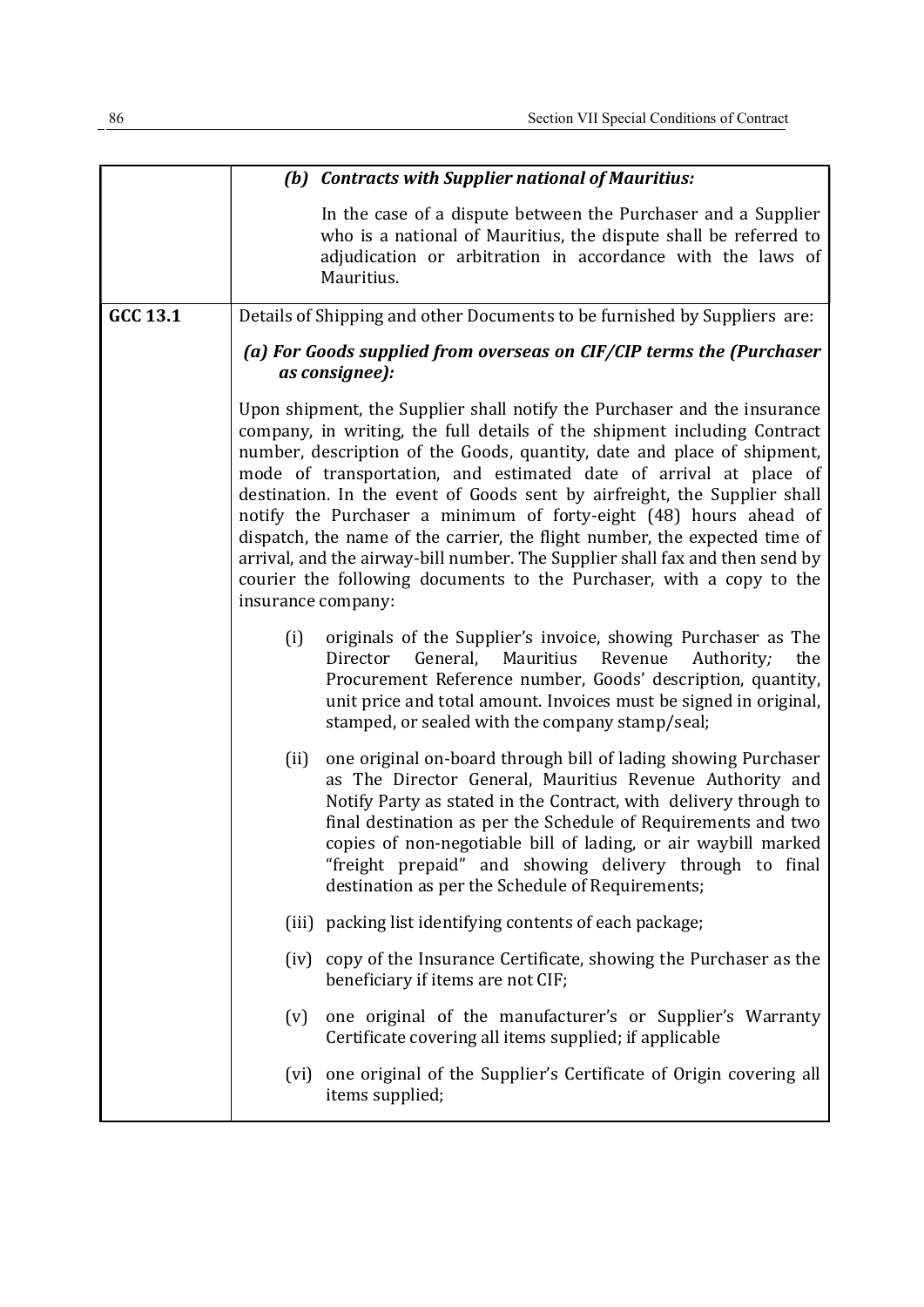| (vii) original copy of the Certificate of Inspection furnished to<br>Supplier by the nominated inspection agency and six copies<br>(where inspection is required);                                                                                                                |
|-----------------------------------------------------------------------------------------------------------------------------------------------------------------------------------------------------------------------------------------------------------------------------------|
| (viii) any other procurement-specific documents required for<br>delivery/payment purposes.                                                                                                                                                                                        |
| The above documents shall be received by the Purchaser before arrival of<br>the Goods and, if not received, the Supplier will be responsible for any<br>consequent expenses.                                                                                                      |
| (b) For Goods from local suppliers (already imported on the basis of<br>delivery to warehouse-DDP):                                                                                                                                                                               |
| Upon or before delivery of the Goods, the Supplier shall notify the<br>Purchaser in writing and deliver the following documents to the Purchaser:                                                                                                                                 |
| (i)<br>one original of the Supplier's invoice, showing Purchaser, the<br>Contract number, Goods' description, quantity, unit price, and<br>total amount. Invoices must be signed in original and stamped<br>or sealed with the company stamp/seal;                                |
| two copies of the packing list identifying contents of each<br>(ii)<br>package;                                                                                                                                                                                                   |
| (iii) one original of the manufacturer's or Supplier's Warranty<br>certificate covering all items supplied;                                                                                                                                                                       |
| (iv) one original of the Supplier's Certificate of Origin covering all<br>items supplied;                                                                                                                                                                                         |
| original copy of the Certificate of Inspection furnished to<br>(v)<br>Supplier by the nominated inspection agency and six copies<br>(where inspection is required)                                                                                                                |
| other<br>procurement-specific<br>documents<br>required<br>for<br>(vi)<br>delivery/payment purposes.                                                                                                                                                                               |
| (c) For goods from local manufacturers:                                                                                                                                                                                                                                           |
| one original and two copies of the Supplier's invoice, showing<br>(i)<br>Purchaser, the Procurement Reference number, Goods'<br>description, quantity, unit price, and total amount. Invoices<br>must be signed in original and stamped or sealed with the<br>company stamp/seal; |
| two copies of the packing list identifying contents of each<br>(ii)<br>package;                                                                                                                                                                                                   |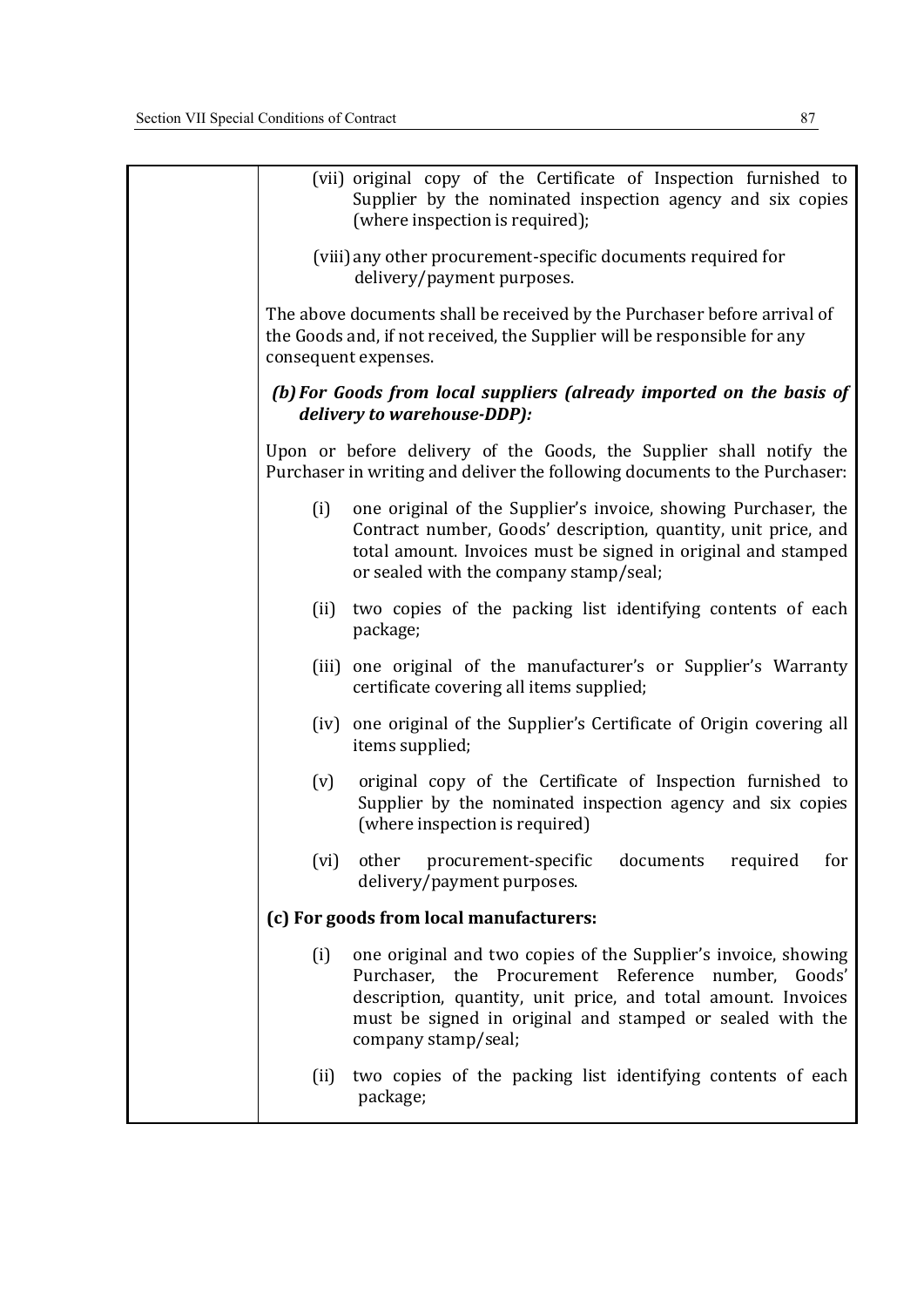|          | (iii) original copy of the Certificate of Inspection furnished to<br>manufacture by the nominated inspection agency and two                                                                                                                                                                                                                                                                                              |
|----------|--------------------------------------------------------------------------------------------------------------------------------------------------------------------------------------------------------------------------------------------------------------------------------------------------------------------------------------------------------------------------------------------------------------------------|
|          | copies (where inspection is required), and                                                                                                                                                                                                                                                                                                                                                                               |
|          | procurement-specific<br>documents<br>required<br>for<br>(iv) other<br>delivery/payment purposes.                                                                                                                                                                                                                                                                                                                         |
| GCC 15.2 | The prices charged for the Goods supplied and the related Services<br>performed <b>SHALL NOT</b> be adjustable.                                                                                                                                                                                                                                                                                                          |
| GCC 16.1 | The method and conditions of payment to be made to the Supplier under this<br>Contract shall be as follows:                                                                                                                                                                                                                                                                                                              |
|          | Payment for Goods supplied from overseas supplier on DDP basis (the<br>(a)<br>purchaser as consignee):                                                                                                                                                                                                                                                                                                                   |
|          | Payment of foreign currency portion shall be made in the currency so<br>specified in the following manner:                                                                                                                                                                                                                                                                                                               |
|          | On each order after delivery: Ninety (90) percent of the Contract<br>(i)<br>Price of the Goods supplied.                                                                                                                                                                                                                                                                                                                 |
|          | 10% of contract value twelve (12) months after delivery of each<br>(ii)<br>order. This amount may be released against a Bank Guarantee of<br>equivalent value valid for thirteen (13) months after each delivery.                                                                                                                                                                                                        |
|          | Payment of local currency portion shall be made in Mauritian Rupees within<br>twenty-one (21) working days of presentation of an invoice (showing<br>Purchaser's name; the Procurement Reference number, description of<br>payment and total amount, signed in original, stamped or sealed with the<br>company stamp/seal) supported by the Acceptance Certificate issued by the<br>Purchaser.                           |
|          | (b) Payment for Goods and Services supplied from local suppliers (goods<br>already imported) on the basis of DDP:                                                                                                                                                                                                                                                                                                        |
|          | Payment for Goods and Services supplied from local suppliers shall be made<br>in Mauritian Rupees, as follows:                                                                                                                                                                                                                                                                                                           |
|          | (i) On Acceptance: The Contract Price of Goods received shall be paid<br>within twenty-one (21) working days of receipt of the Goods upon<br>submission of an invoice (showing Purchaser's name; the Procurement<br>Reference number, description of payment and total amount, signed in<br>original, stamped or sealed with the company stamp/seal) supported by<br>the Acceptance Certificate issued by the Purchaser. |
|          | (c) Payment for goods from local Manufacturer:                                                                                                                                                                                                                                                                                                                                                                           |
|          | Payment for Goods and Services supplied from local manufacturers shall<br>be made in Mauritian Rupees as follows:                                                                                                                                                                                                                                                                                                        |